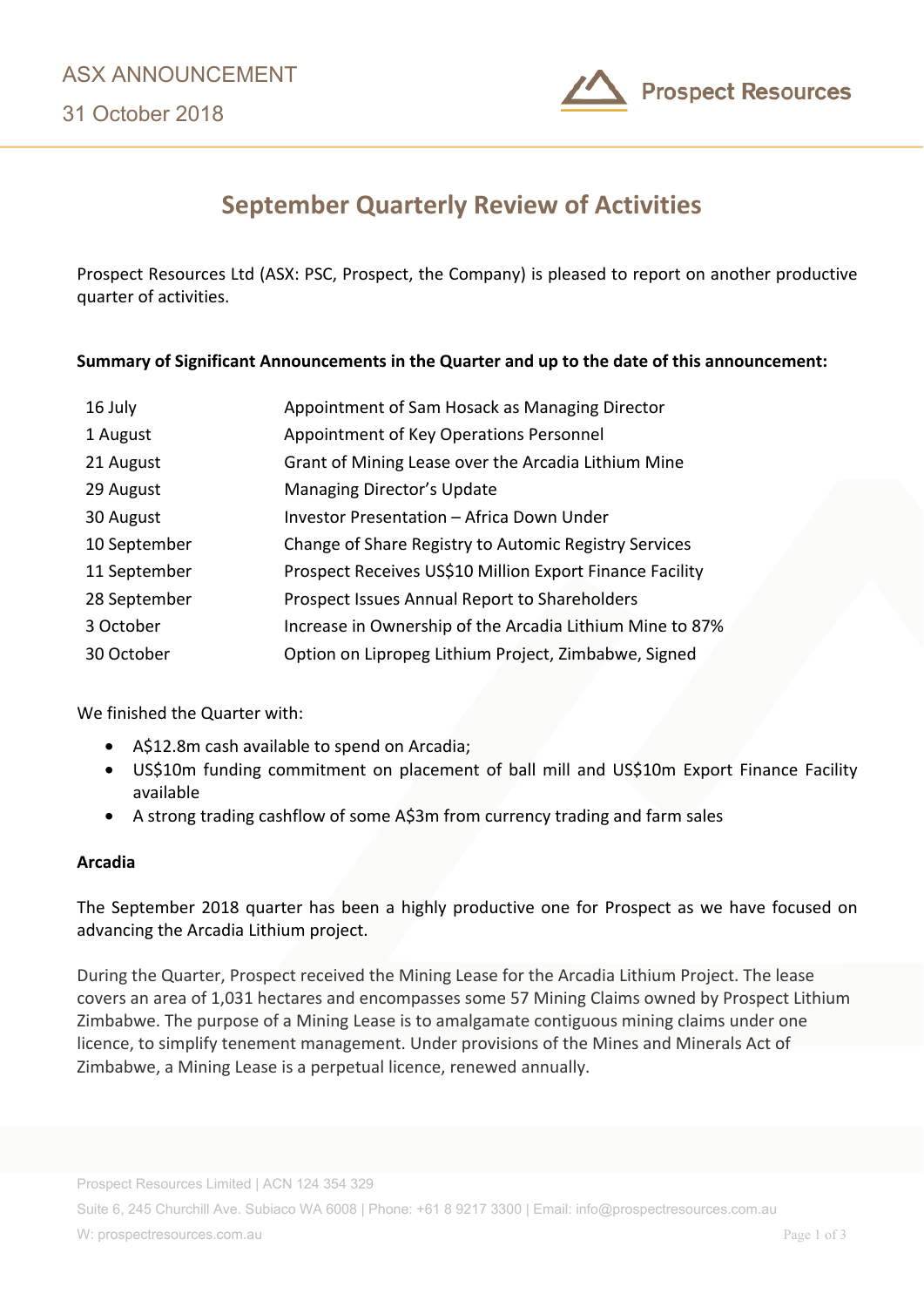

Updated desktop studies have indicated that a 2.4 Mtpa throughput scenario will deliver superior return to shareholders, and as such a decision has been made to publish a Definitive Feasibility Study (DFS) on this basis. Additionally, Prospect is also evaluating the possibility of constructing a downstream lithium chemicals plant at Arcadia that will allow the Company to capture a larger portion of the value chain, reduce the Company's waste material and also provide another revenue stream from the mines byproducts. The DFS will be released to the market before the end of the calendar year.

The results specified in the DFS will outline the Company's capital expenditure and working capital funding requirements. Prospect is currently reviewing multiple financing strategies to allow Prospect to deliver the project.

During the Quarter, Prospect increased its net ownership in the Arcadia project by reaching conditional agreement to purchase from Farvic Consolidated Mines Pvt Ltd's ("Farvic") 17% free carried interest for A\$1,187,210 in cash and 94,976,800 fully paid ordinary shares. The additional 17% interest comes at a dilution to existing Prospect shareholders of 4.6%, without an increase in project capital expenditure, and lifts Prospect's net interest in the project to 87%. The transaction is subject to approval by the Zimbabwe Reserve Bank and the Company obtaining shareholder approval in accordance with the ASX Listing Rules.

# **Export Finance Facility**

The Company has continued to enjoy a close working relationship with the Zimbabwean government, who have demonstrated a willingness to see the Arcadia Lithium Project in operation and its current and future contribution to the Zimbabwean economy.

As evidence to this continued support for the Company, the Zimbabwe Government has provided Prospect a US\$10 million Export Finance Facility from the Reserve Bank of Zimbabwe. The facility may be used to meet local costs on the mine development including the construction of the tailings facility, pre-strip of the mine site and building construction.

# **Farming – Arcadia Surface Rights**

Following the Maize and Soya crop harvest's being completed, Prospect is taking this opportunity to review its farming operation to provide access to a wide range of potential social enterprise programs. The Company will be reviewing potential programs in consultation with the local community and concurrently with its Corporate Sustainability Plan.

Suite 6, 245 Churchill Ave. Subiaco WA 6008 | Phone: +61 8 9217 3300 | Email: info@prospectresources.com.au